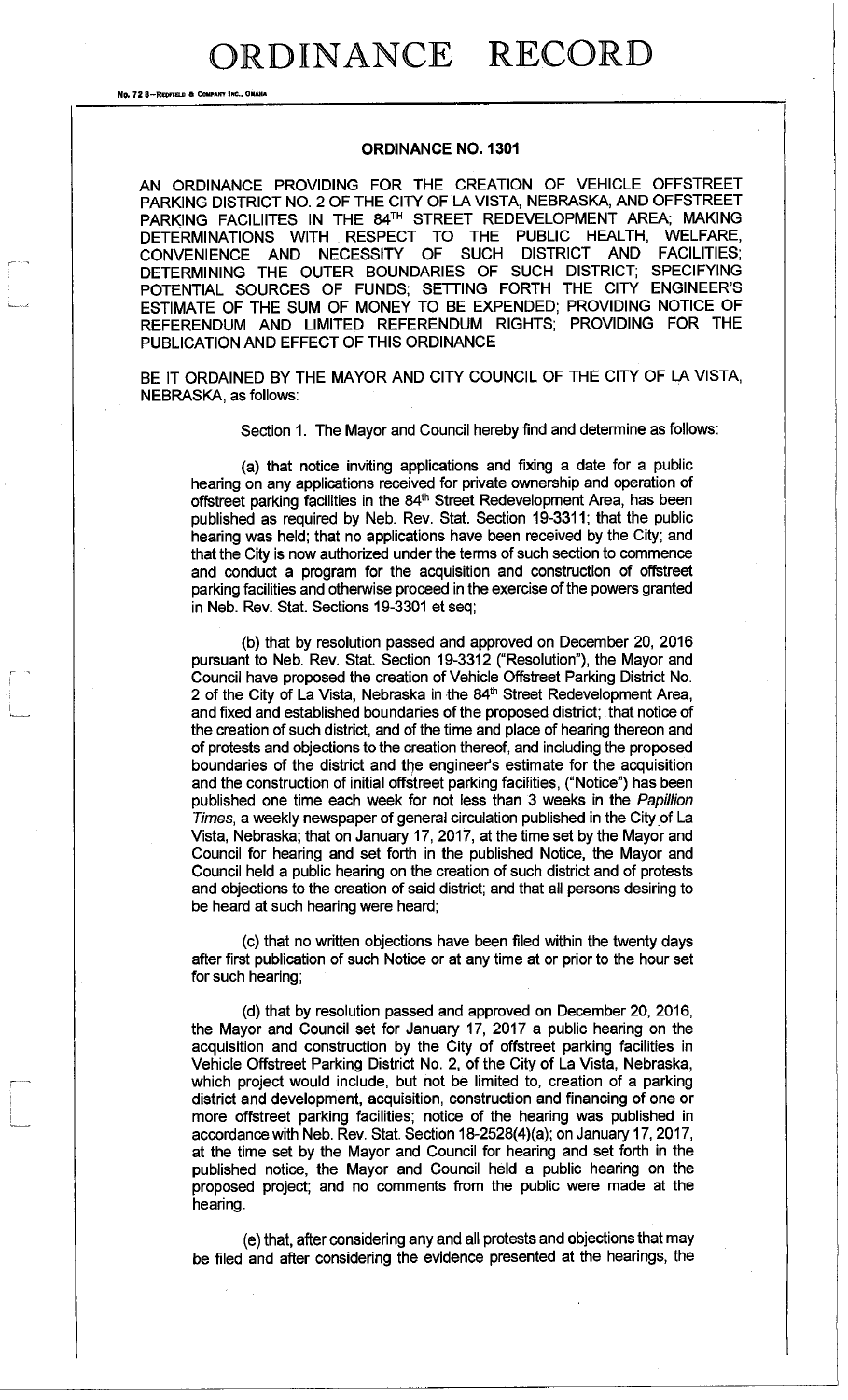## ORDINANCE RECORD

No. 72 B-REDFIELD & COMPANY INC., OMAHA

public health, welfare, convenience and necessity require the formation of Vehicle Offstreet Parking District No. 2 of the City of La Vista, Nebraska, and the acquisition and construction of facilities therein;

(f) that, after hearing all persons desiring to be heard and considering all matters deemed appropriate, it is necessary and advisable for the Mayor and Council to proceed with the creation of Vehicle Offstreet Parking District No. 2 of the City of La Vista, Nebraska under Neb. Rev. Stat. Sections 19- 3301 to 19-3327, as amended, (the "Act"), and acquisition and construction of offstreet parking facilities, for purposes that include, without limitation, the City's interests in promoting safe and uncongested traffic flows through, in and around City streets, Nebraska State Highway 85 (84<sup>th</sup> Street), Giles Road, Harrison Street and connections with Interstate 80 and other parts of the metro area, encouraging redevelopment of the  $84<sup>th</sup>$  Street Redevelopment Area and eliminating and preventing recurrence of the substandard and blighted area, and enhancing the possibilities of additional services to the City and its inhabitants, and for additional tax revenues for supporting the costs of public services; and

(g) that the boundaries of such district, comprised of all areas as proposed in the Resolution and Notice, are proper and such boundaries shall be fixed by this Ordinance so the district is comprised of all such areas; which boundaries shall include, without limitation, Lot 8, La Vista City Centre ("Lot") for reasons including the following, any or all of which the Mayor and Council find and determine shall be sufficient justification to include such Lot in the district: (i) the request to exclude such Lot did not satisfy Neb. Rev. Stat. Section 19-3313; (ii) such request failed to include other parties having an interest in the Lot, such as the record title owner of the fee; and (iii) such Lot will be specially benefited by the proposed district.

Section 2. There is hereby ordered formed and created Vehicle Offstreet Parking District No. 2 of the City of La Vista, Nebraska and acquisition and construction of offstreet parking facilities therein. The boundaries of Vehicle Offstreet Parking District No. 2 of the City of La Vista, Nebraska, shall be as follows:

> Those outer boundaries which are the same as the outer boundaries of the Area depicted in Exhibit A, incorporated herein by this reference, and comprised of the following: La Vista City Centre subdivision, including without limitation, Lots 1 through 17, inclusive, La Vista City Centre, a subdivision as surveyed, platted and recorded in Sarpy County, Nebraska; together with Lot 13, Park View Heights, a subdivision as surveyed, platted and recorded in Sarpy County, Nebraska; together with Tax Lot 12 and Tax Lot 13 in Section 14, Township 14 North, Range 12 East, of the 6<sup>th</sup> P. M. in Sarpy County, Nebraska, together with all right-of-ways abutting said lots. Vehicle Offstreet Parking District No. 2 of the City of La Vista, Nebraska shall include all lots, lands, streets and street right of way located within said Area.

Said boundaries are hereby determined to include all land within the district which might be specially benefited thereby. The costs of offstreet parking facilities to be acquired and constructed and the costs of operating and maintaining such facilities shall be paid for from general taxes, special property taxes or assessments on property within Vehicle Offstreet Parking District No. 2 of the City of La Vista, Nebraska, and/or general property taxes, sales taxes, occupation taxes, or other funds of the City or made available for such purposes, with financing being provided by issuance of the City's general obligation bonds, all as provided for in the Act or other applicable statutes and from time to time determined by the Mayor and City Council, and with such revenues, as the Mayor and City Council determine appropriate at the time of issuance, to be pledged for the payment of any such bonds. In addition to the levy of such taxes and pledge of revenue, all or a portion of the cost of acquisition, including construction, maintenance, repair, and reconstruction of any offstreet parking facility may be paid for by special assessment against the real estate located in such district in proportion to the special benefit of each parcel of real estate in accordance with the terms of Neb. Rev. Stat. Section 19-3314. There shall be levied upon all the taxable property in the City a tax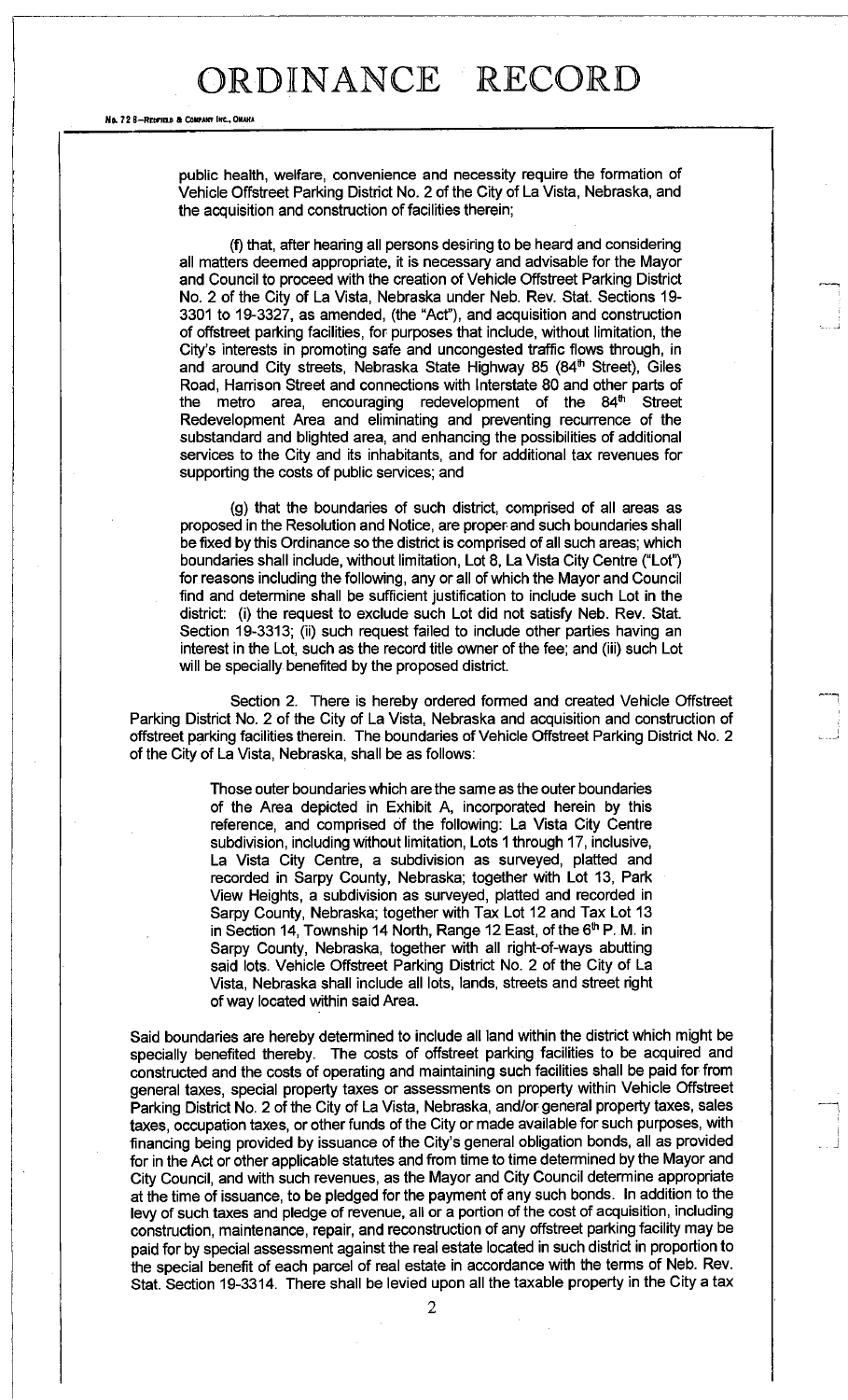## ORDINANCE RECORD

No. 72 6-Repeated & Contains Inc.

which, together with any sinking fund derived from special assessments and other revenue pledged for the payment of the bonds and interest thereon, shall be sufficient to meet payments of interest and principal as the same become due.

Section 3. The engineer's estimate of the sum of money to be expended pursuant to the Act for the proposed construction and acquisition of initial offstreet parking facilities within said district is \$22,655,000. Potential sites for such facilities are owned by the City, having been acquired at an additional approximate cost of \$1,525,482 using proceeds of a bond issue to be repaid from revenues including the additional one-half percent local options sales and use tax approved by City of La Vista voters pursuant to Neb. Rev. Stat. Section 77-27,142. Additional improvements not covered by such estimate may be owned, purchased, constructed, equipped, leased, or operated, and additional costs and expenses incurred, from time to time, as provided for in Neb. Rev. Stat. Section 19-3327, or other applicable statutes.

Section 4. This Ordinance is intended as and shall constitute a measure approving the project with respect to offstreet parking facilities to be acquired or constructed in Vehicle Offstreet Parking District No. 2 of the City of La Vista, Nebraska, as provided for in Neb. Rev. Stat. Section 18-2528(4)(b), after separate hearing held on January 17, 2017. Notice is hereby given pursuant to Section 18-2528(4)(c) that the project as described in the Ordinance is subject to limited referendum for a period of thirty days after the first publication of such notice, separately or as part of this Ordinance, and, that after such thirty-day period, the project and measures related to it will not be subject to any further right of referendum.

Section 5. This Ordinance shall be published in full and shall be in force and take effect from and after its passage and approval as provided by law.

PASSED AND APPROVED this 7th day of February, 2017.

Douglas Kindig, Mayor

**ATTEST:** 

Suethe <u>amela</u> Pamela A. Buethe, CMO

City Clerk